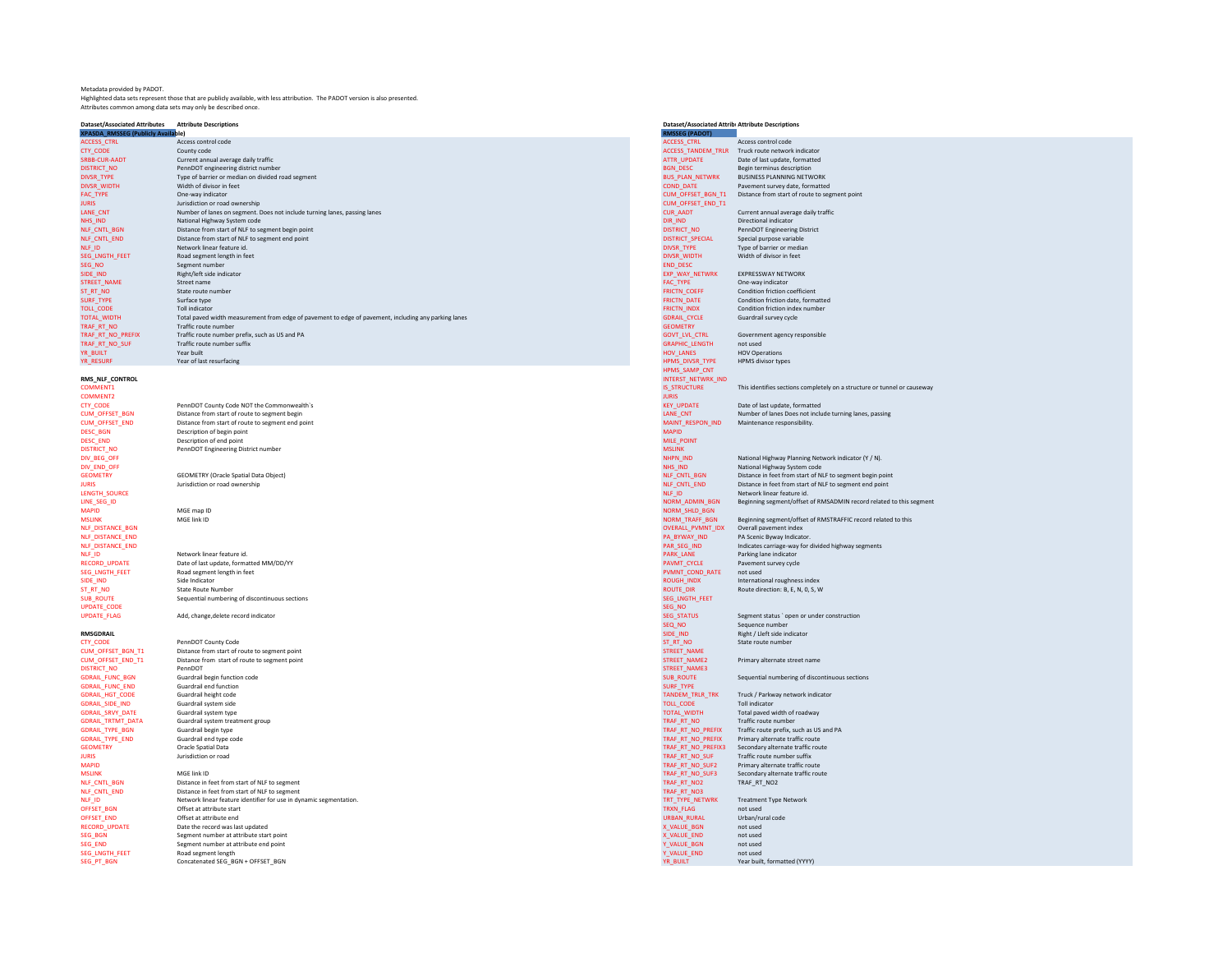| SEG_PT_END                                            | Concatenated SEG_END                                                                                                 | YR_RESURF                         | Year of last resurfacing, formatted                                                                                                                                          |
|-------------------------------------------------------|----------------------------------------------------------------------------------------------------------------------|-----------------------------------|------------------------------------------------------------------------------------------------------------------------------------------------------------------------------|
| SIDE_IND                                              | Right/left side indicator                                                                                            |                                   |                                                                                                                                                                              |
| <b>XPASDA_RMSADMIN (Publicly Available)</b>           |                                                                                                                      | <b>RMSADMIN (PADOT)</b>           |                                                                                                                                                                              |
| CTY_CODE                                              | County code                                                                                                          | Cty_Code                          |                                                                                                                                                                              |
| FED_AID_SYS                                           | Federal-Aid System code                                                                                              |                                   | CUM_OFFSET_BGN_T1 Total distance in feet from the beginning of the route in the county to the begin point of the attribute record.                                           |
| FUNC_CLS                                              | Federal functional class code                                                                                        | CUM_OFFSET_END_T1                 | Total distance in feet from the beginning of the route in the county to the end point of the attribute record                                                                |
| <b>JURIS</b>                                          | Jurisdiction or road ownership                                                                                       | <b>DISTRICT NO</b>                |                                                                                                                                                                              |
| OFFSET_BGN<br>OFFSET_END                              | Offset at attribute start point<br>Offset at attribute end point                                                     | FED_AID_SYS<br>FED_AID_SYS_STATUS | NOT ON FEDERAL AID, FEDERAL AID, (NHS) OTHER FEDERAL AID<br>FEDERAL AID SYSTEM OPEN TO TRAFFIC- FEDERAL AID NOT YET BUILT OR NOT OPEN TO TRAFFIC-FEDERAL AID OPEN TO TRAFFIC |
| SEG_BGN                                               | Segment number at attribute start point                                                                              |                                   | FED_AID_URBAN_AREA RURAL, SMALL URBAN (Pop. 5,000 - 49,999), URBANIZED (Pop. 50,000 - 199,999), URBANIZED (Pop.200,000 or more)                                              |
| SEG_END                                               | Segment number at attribute end point                                                                                | FED_ID                            | Federal identification code                                                                                                                                                  |
| SEG_LNGTH_FEET                                        | Road segment length in feet                                                                                          | <b>FUNC_CLS</b>                   | Federal functional class code                                                                                                                                                |
| SIDE_IND                                              | Right/left side indicator                                                                                            | <b>JURIS</b>                      | Jurisdiction code)                                                                                                                                                           |
| ST_RT_NO                                              | State route number                                                                                                   | MAINT_FUNC_CLS                    | (Maintenance function class)                                                                                                                                                 |
|                                                       |                                                                                                                      | <b>MAPID</b>                      | (MGE map ID)                                                                                                                                                                 |
| <b>RMSPAVEMENT</b>                                    |                                                                                                                      | <b>MSLINK</b>                     | MGF link ID                                                                                                                                                                  |
| CTY_CODE<br><b>County code</b>                        | PennDOT County Code NOT the Commonweatlh's                                                                           | NLF_CNTL_BGN<br>NLF_CNTL_END      | Distance from start of NLF to segment begin point<br>Distance in feet from start of NLF to segment end point                                                                 |
| SRA0-CTY-CODE                                         |                                                                                                                      | $NLF$ <sup>D</sup>                | LF_ID is a unique control number internally assigned to represent a single contiguous section of a route within a county.                                                    |
| CUM OFFSET BGN T1                                     | Distance from start of route to segment point                                                                        | OFFSET_BGN                        | Offset at start point                                                                                                                                                        |
| CUM_OFFSET_END_T1                                     | Distance from start of route to segment point                                                                        | OFFSET_END                        | Offset at attribute end point                                                                                                                                                |
| <b>DISTRICT NO</b>                                    |                                                                                                                      | POST BOND IND                     |                                                                                                                                                                              |
| <b>GEOMETRY</b>                                       | Oracle Spatial Data                                                                                                  | RECORD_UPDATE                     | Date the record was last updated                                                                                                                                             |
| <b>JURIS</b>                                          | Jurisdiction code                                                                                                    | SEG_BGN                           | Segment number at attribute start point                                                                                                                                      |
| <b>MAPID</b>                                          |                                                                                                                      | <b>SEG END</b>                    | Segment number at end point                                                                                                                                                  |
| <b>MSLINK</b>                                         | Distance in feet from start of NLF                                                                                   | SEG_LNGTH_FEET                    | Road segment length in feet                                                                                                                                                  |
| NLF_CNTL_BGN<br>NLF_CNTL_END                          | Distance from start of NLF to segment begin point                                                                    | SEG_PT_BGN<br>SEG_PT_END          | Concatenated SEG_BGN + OFFSET_BGN<br>Concatenated SEG_END + OFFSET_END                                                                                                       |
| NLF_ID                                                | Network linear feature identifier                                                                                    | SEQ_NO                            |                                                                                                                                                                              |
| OFFSET_BGN                                            | Offset at attribute start point                                                                                      | SIDE_IND                          | Right/left side indicator based on even or odd segment number                                                                                                                |
| OFFSET_END                                            | Offset at attribute end                                                                                              | SPEED_LIMIT                       |                                                                                                                                                                              |
| PARK_LANE                                             | Parking lane                                                                                                         | ST_RT_NO                          |                                                                                                                                                                              |
| PVMNT_DESIGN_CBR                                      | California bearing ratio: load bearing capacity of pavement sub-base                                                 |                                   |                                                                                                                                                                              |
| PVMNT_DESIGN_LIFE                                     | Number of years the pavement is designed to last                                                                     |                                   |                                                                                                                                                                              |
| RECORD_UPDATE                                         | Date of last update                                                                                                  |                                   |                                                                                                                                                                              |
| SEG_BGN<br>SEG_END                                    | Segment number at start point<br>Segment number at attribute end point                                               |                                   |                                                                                                                                                                              |
| SEG_LNGTH_FEET                                        | Road segment length                                                                                                  |                                   |                                                                                                                                                                              |
| SEG_PT_BGN                                            | Concatenated SEG_BGN + OFFSET_BGN                                                                                    |                                   |                                                                                                                                                                              |
| SEG_PT_END                                            | Concatenated SEG_BGN + OFFSET_END                                                                                    |                                   |                                                                                                                                                                              |
| SEQ NO                                                | Sequence number                                                                                                      |                                   |                                                                                                                                                                              |
| SIDE_IND                                              | Right/left side indicator                                                                                            |                                   |                                                                                                                                                                              |
| ST RT NO                                              | State route                                                                                                          |                                   |                                                                                                                                                                              |
| SURF_TYPE                                             | Pavement surface                                                                                                     |                                   |                                                                                                                                                                              |
| THRU_LANE_CNT<br>TOTAL_PVMNT_WIDTH                    | number of through lanes<br>Total pavement measurement from edge of pavement including any parking                    |                                   |                                                                                                                                                                              |
| <b>TURN_LANE</b>                                      | Turning lane(s)                                                                                                      |                                   |                                                                                                                                                                              |
|                                                       |                                                                                                                      |                                   |                                                                                                                                                                              |
| <b>RMSPOSTED</b>                                      |                                                                                                                      |                                   |                                                                                                                                                                              |
| CTY CODE                                              | PennDOT County                                                                                                       |                                   |                                                                                                                                                                              |
| CUM_OFFSET_BGN<br><b>CUM OFFSET END</b>               | Total distance in feet from the beginning of the route in the county                                                 |                                   |                                                                                                                                                                              |
| <b>DISTRICT_NO</b>                                    | Distance from start of route to segment end<br>PennDOT                                                               |                                   |                                                                                                                                                                              |
| EFFECT_DATE                                           | <b>Effective date</b>                                                                                                |                                   |                                                                                                                                                                              |
| <b>GEOMETRY</b>                                       | Oracle Spatial Data                                                                                                  |                                   |                                                                                                                                                                              |
| <b>ILIRIS</b>                                         | Jurisdiction or road ownership                                                                                       |                                   |                                                                                                                                                                              |
| <b>MAPID</b>                                          | MGE map ID                                                                                                           |                                   |                                                                                                                                                                              |
| <b>MONTH_FROM</b>                                     | Beginning month of seasonal limit                                                                                    |                                   |                                                                                                                                                                              |
| MONTH_TO                                              | Ending month of seasonal limit                                                                                       |                                   |                                                                                                                                                                              |
| <b>MSLINK</b>                                         | MGE link ID                                                                                                          |                                   |                                                                                                                                                                              |
| NLF_CNTL_BGN<br>NLF_CNTL_END                          | Distance in feet from start of NLF to segment begin point<br>Distance in feet from start of NLF to segment end point |                                   |                                                                                                                                                                              |
| NLF_ID                                                | Network linear                                                                                                       |                                   |                                                                                                                                                                              |
| OFFSET_BGN                                            | Offset at attribute                                                                                                  |                                   |                                                                                                                                                                              |
| OFFSET_END                                            | Offset at attribute end                                                                                              |                                   |                                                                                                                                                                              |
| <b>RECORD_UPDATE</b>                                  | Date the record was last updated                                                                                     |                                   |                                                                                                                                                                              |
| SEASONAL_IND                                          | Seasonal restriction                                                                                                 |                                   |                                                                                                                                                                              |
| SEG_BGN                                               | Segment number at attribute start point                                                                              |                                   |                                                                                                                                                                              |
| SEG_END                                               | Segment number at attribute end point                                                                                |                                   |                                                                                                                                                                              |
| SEG_LNGTH_FEET                                        | Road segment length                                                                                                  |                                   |                                                                                                                                                                              |
| SEG_PT_BGN                                            | Concatenated SEG_BGN + OFFSET_BGN                                                                                    |                                   |                                                                                                                                                                              |
| SEG_PT_END<br>SIDE IND                                | SEG_END +OFFSET_END<br>Right/left side indicator                                                                     |                                   |                                                                                                                                                                              |
| ST_RT_NO                                              |                                                                                                                      |                                   |                                                                                                                                                                              |
| <b>WEIGHT_LIMIT_TONS</b>                              | Posted weight limit                                                                                                  |                                   |                                                                                                                                                                              |
|                                                       |                                                                                                                      |                                   |                                                                                                                                                                              |
| <b>RMSSHLD</b>                                        |                                                                                                                      |                                   |                                                                                                                                                                              |
| COND_DATE                                             | Pavement survey date                                                                                                 |                                   |                                                                                                                                                                              |
| <b>CTY CODE</b>                                       | PennDOT County number                                                                                                |                                   |                                                                                                                                                                              |
| CUM_OFFSET_BGN_T1                                     | Total distance in feet from the beginning                                                                            |                                   |                                                                                                                                                                              |
| CUM OFFSET END T1                                     |                                                                                                                      |                                   |                                                                                                                                                                              |
| <b>CURRENT_PAVE_WIDTH</b><br><b>CURRENT SHLD TYPE</b> | Actual shoulder width<br>Actual shoulder type                                                                        |                                   |                                                                                                                                                                              |
| <b>DISTRICT NO</b>                                    |                                                                                                                      |                                   |                                                                                                                                                                              |

DISTRICT\_NO<br>GEOMETRY<br>JURIS<br>MAPID<br>MSLINK

JURIS Jurisdiction or road ownership MAPID MGE map ID MSLINK MGE link ID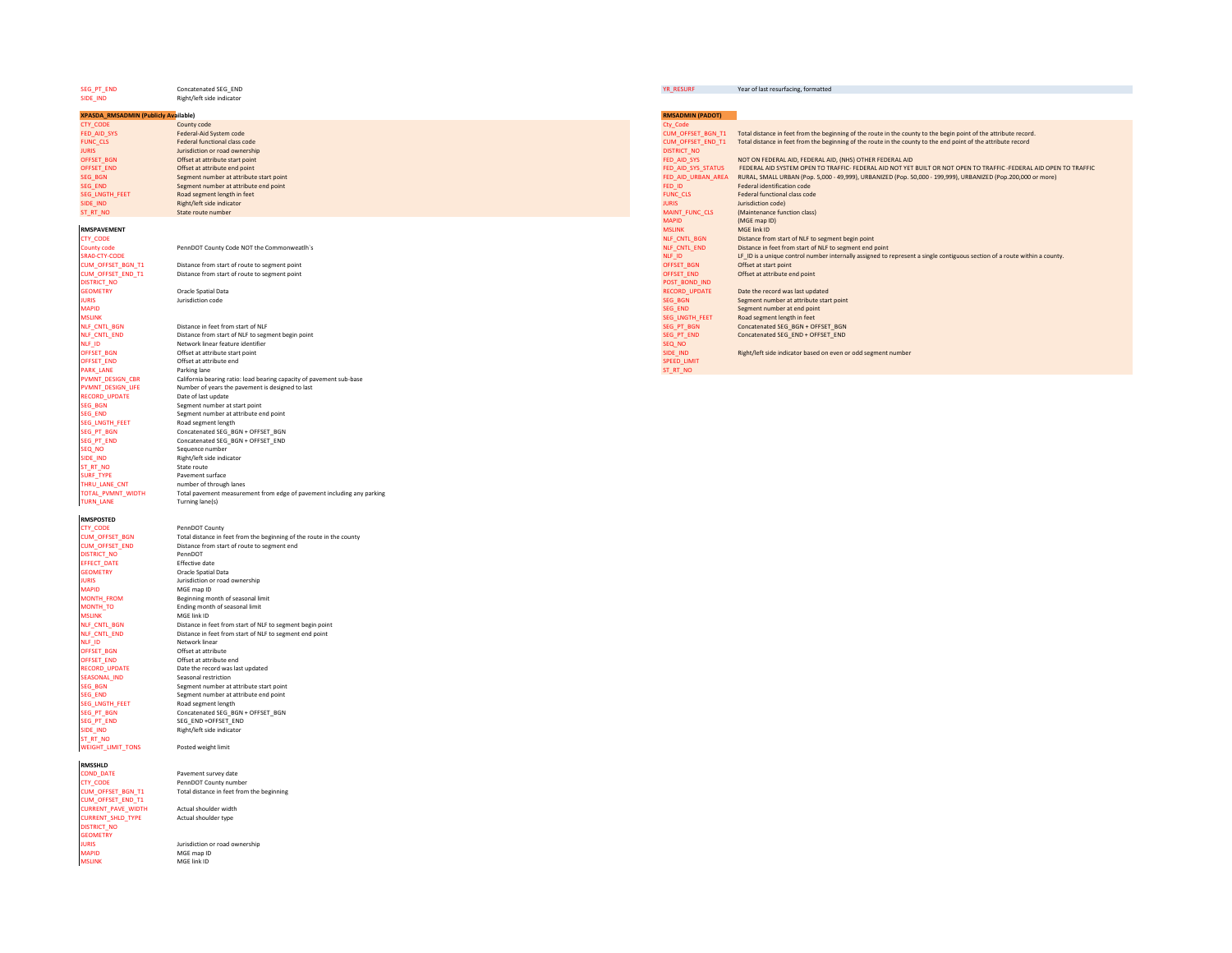| NLF_CNTL_BGN<br>NLF_CNTL_END           | Distance in feet from start of NLF to begin point                                                                                                  |
|----------------------------------------|----------------------------------------------------------------------------------------------------------------------------------------------------|
| NLF ID                                 | Network linear feature identifier for use in dynamic segmentation                                                                                  |
| OFFSET_BGN                             | Offset at attribute start point                                                                                                                    |
| OFFSET_END                             | Offset at attribute end point                                                                                                                      |
| <b>RECORD DATE</b>                     |                                                                                                                                                    |
| SEG_BGN<br>SEG END                     | Segment number at attribute start point<br>Segment number at attribute end point                                                                   |
| SEG_LNGTH_FEET                         | Road segment length in feet                                                                                                                        |
| SEG_PT_BGN                             | Road segment length in feet                                                                                                                        |
| SEG_PT_END                             | Concatenated SEG_END + OFFSET_END                                                                                                                  |
| SEQ_NO                                 | Sequence number for ordering segments                                                                                                              |
| SHLD_BLDUP                             | Shoulder build up                                                                                                                                  |
| SHLD_DETR                              | Shoulder deterioration                                                                                                                             |
| SHLD_DROP_OFF<br>SHLD_LANE_SEPR        | Shoulder drop-off<br>Shoulder lane separator condition                                                                                             |
| SHLD_PAVE_WIDTH                        | Shoulder width as recorded during                                                                                                                  |
| SHLD_SIDE_IND<br>SHLD_SLOPE            | Shoulder side indicator                                                                                                                            |
| SHLD_TOTAL_WIDTH<br>SHLD_TRTMT_DATA    | Width of the shoulder to the nearest                                                                                                               |
| SHLD_TYPE                              | Shoulder type as recorded during survey                                                                                                            |
| SIDE IND                               |                                                                                                                                                    |
| ST_RT_NO                               | State route number of roadway.                                                                                                                     |
| RMSTRAFFIC                             |                                                                                                                                                    |
| <b>ADLF TRK BASE</b>                   | Base Average Daily Load                                                                                                                            |
| ADLF_TRK_CUR                           | Current average Daily Load Flexible pavement quality                                                                                               |
| <b>ADLR TRK BASE</b>                   | Current average Daily Load Flexible pavement quality.                                                                                              |
| ADLR_TRK_CUR                           | Rigid pavement quality.                                                                                                                            |
| ADTT_BASE<br>ADTT CUR                  | Base truck AADT<br>Current annualized average truck AADT                                                                                           |
| BASE_ADT                               | <b>Base AADT</b>                                                                                                                                   |
| BASE ADT YR                            | Base ADT year                                                                                                                                      |
| BASE_YR_CLS_CNT                        | ase year class count                                                                                                                               |
| CTY CODE                               |                                                                                                                                                    |
| CUM_OFFSET_BGN_T1                      | Total distance in feet from the beginning of the route                                                                                             |
| CUM_OFFSET_END_T1<br>CUR_AADT          | Current annual average                                                                                                                             |
| <b>D FACTOR</b>                        | Directional traffic split.                                                                                                                         |
| <b>DIR IND</b>                         | <b>Directional indicator</b>                                                                                                                       |
| <b>DISTRICT NO</b>                     | PennDOT                                                                                                                                            |
| DLY_TRK_VMT                            | Daily truck vehicle miles                                                                                                                          |
| DLY_VMT                                | Daily vehicle miles traveled                                                                                                                       |
| DUR_CLS_CNT<br><b>GEOMETRY</b>         | Duration of class count                                                                                                                            |
| K_FACTOR                               | Ratio of Design Hour Values (DHV) to Annual Average Daily Traffic (AADT)                                                                           |
| <b>MAPID</b>                           |                                                                                                                                                    |
| <b>MSLINK</b>                          |                                                                                                                                                    |
| NLF_CNTL_BGN                           | Distance in feet from start                                                                                                                        |
| NLF CNTL END                           |                                                                                                                                                    |
| NLF_ID<br>OFFSET_BGN                   | Network linear feature<br>Offset at attribute start                                                                                                |
| OFFSET_END                             | Offset at attribute end                                                                                                                            |
| RAW_CNT_HIST_DATE                      | Raw count date                                                                                                                                     |
| RECORD_UPDATE                          | Date the record was last updated                                                                                                                   |
| RMSTRAFFIC_LRS_KEY                     | Index key for linking to RMSTRAFFIC_VE H08 or RMSTRAFFIC_VE                                                                                        |
| SEG BGN                                | Segment number at attribute start point                                                                                                            |
| SEG_LNGTH_FEET<br>SEG PT BGN           | Road segment length in feet<br>Concatenated SEG BGN +OFFSET BGN                                                                                    |
| SEG_PT_END                             | Concatenated SEG_END +OFFSET_END                                                                                                                   |
| SEQ_NO                                 |                                                                                                                                                    |
| SIDE_IND                               | Right/left side indicator                                                                                                                          |
| ST RT NO                               |                                                                                                                                                    |
| T_FACTOR                               | Truck factor. Calculated by dividing the number of trucks in the highest hour by the number of vehicles in the highest hour andmultiplying by 100. |
| TRAFF PATT GRP                         | Traffic pattern group                                                                                                                              |
| TRK_PCT<br>TYPE_OF_CNT                 | Truck percent<br>Type of count                                                                                                                     |
| VOL_CNT_DATE                           | Volume count date; Date                                                                                                                            |
| VOL_CNT_KEY                            | Volume count key; usually the county, route, segment, and offset associated with the actual count.                                                 |
| WKDY_TRK_BASE                          | Base weekday truck volume                                                                                                                          |
| WKDY_TRK_CUR                           | Current weekday truck                                                                                                                              |
|                                        |                                                                                                                                                    |
| RMSTRHIST<br><b>ADLF TRK BASE</b>      | Base Average Daily Load Flexible                                                                                                                   |
| ADLR_TRK_BASE                          | Base Average Daily Load Rigid pavement                                                                                                             |
| <b>ADTT BASE</b>                       | <b>Base truck AADT</b>                                                                                                                             |
| BASE_ADT                               | <b>Base truck AADT</b>                                                                                                                             |
| BASE_ADT_YR                            |                                                                                                                                                    |
| CTY_CODE                               | PennDOT County                                                                                                                                     |
| CUM_OFFSET_BGN_T1<br>CUM_OFFSET_END_T1 | Total distance in feet                                                                                                                             |
| D_FACTOR                               | Directional traffic split                                                                                                                          |
| DIR IND                                | Directional indicator                                                                                                                              |
|                                        |                                                                                                                                                    |

DLY\_TRK\_VMT Daily truck vehicle<br>DLY\_VMT Daily vehicle miles<br>DUR\_CLS\_CNT Duration of class count

DISTRICT\_NO

JURIS